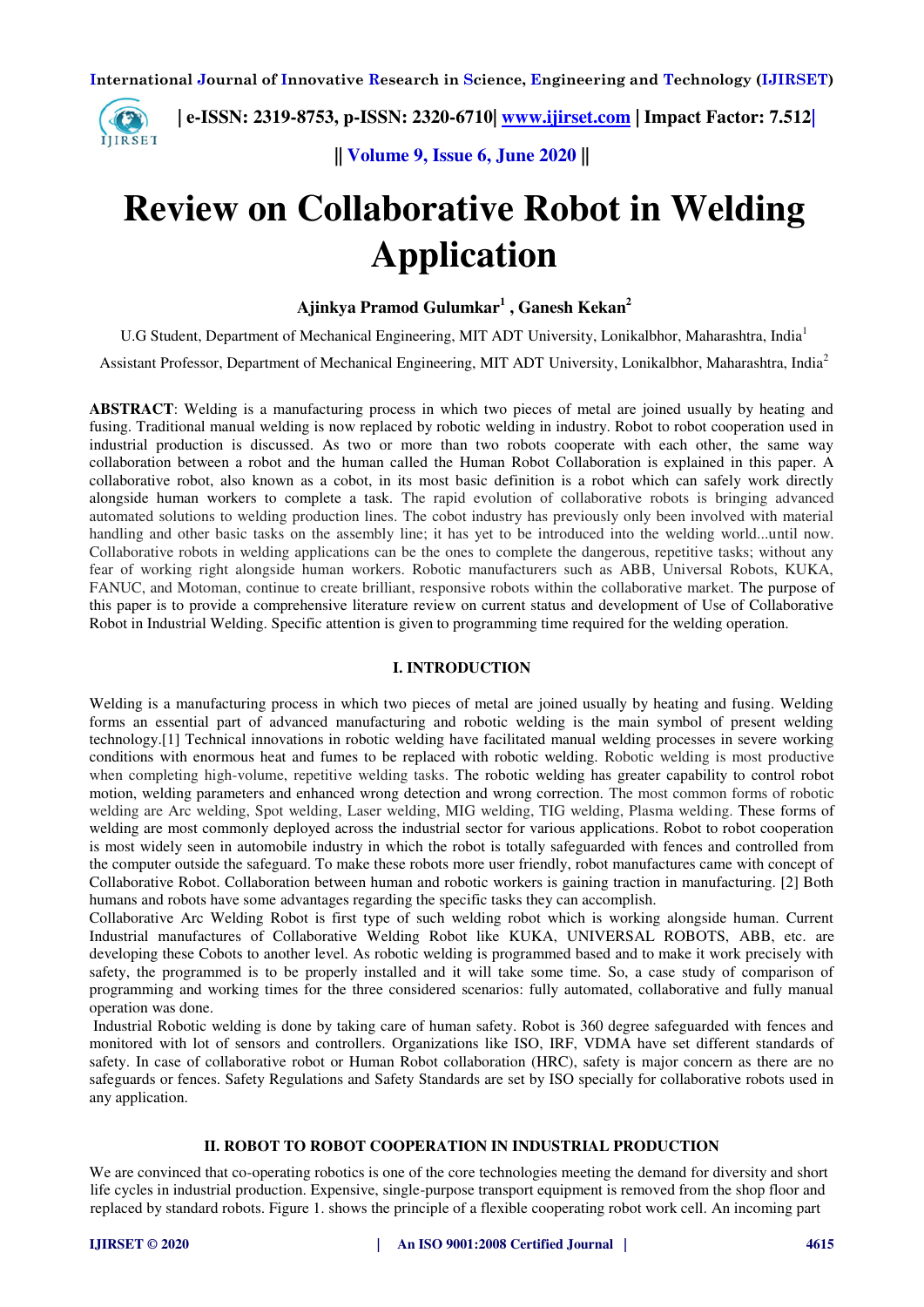

 **| e-ISSN: 2319-8753, p-ISSN: 2320-6710| [www.ijirset.com](http://www.ijirset.com/) | Impact Factor: 7.512|**

# **|| Volume 9, Issue 6, June 2020 ||**

is taken by a robot. The second robot can execute the process during the transport phase while, at the same time, the transport robot may maximize dexterity. A third robot takes the part from the first robot and supplies it as a transport robot to another production process. The cooperating robot approach offers:

- Maximum flexibility w.r.t. part volume, capacity and type of parts processed.
- Cycle time optimised production flow.
- Increased availability through collision avoidance.



*Figure 1: Cooperating Robots in production line* [5]

A cooperating robot group is controlled by several standard controllers exchanging the following signals:

- Motion data
- Synchronization signals (clock synchronization)
- Safety signals

Cooperating Robots applications imply the following main features:

- A. **Workspace Sharing**: Workspace Sharing consists of defining critical sections of the application program that are logically common on all relevant controllers.
- B. **Motion Synchronization**: The motion synchronization feature allows multiple machines in the cell to begin and end a motion command at the same time. This requires that all involved programs wait until having arrived at their respective motion statements. The synchronized motion time will be limited by the slowest motion, such that no robot exceeds its programmed speed. Because clock synchronization is used between controllers, such motion synchronization can be carried out with very good precision.
- C. **Program Synchronization** This feature allows setting synchronization points in programs running on different robots. Their effect is that all robot programs wait at these synchronization points until all other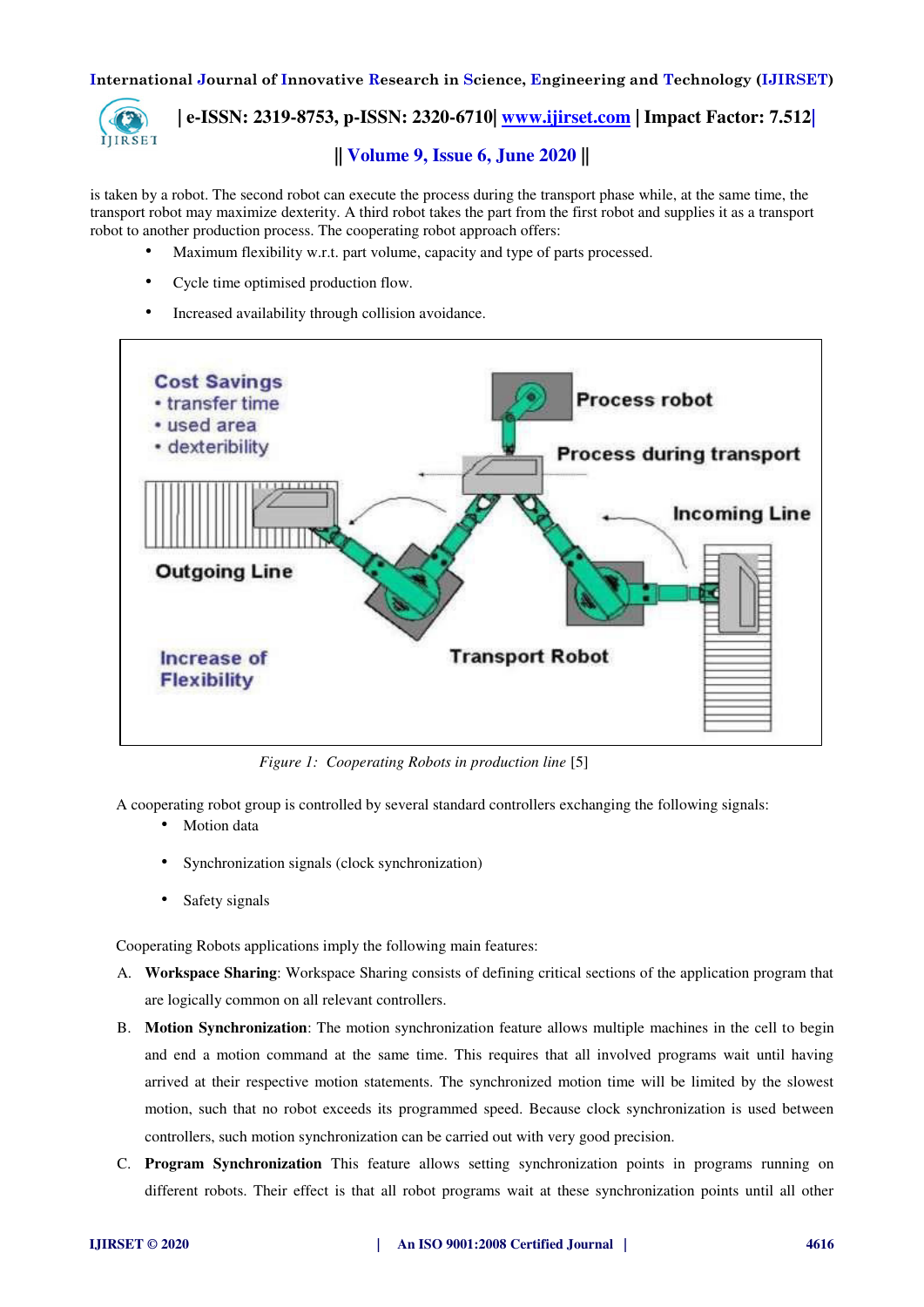

 **| e-ISSN: 2319-8753, p-ISSN: 2320-6710| [www.ijirset.com](http://www.ijirset.com/) | Impact Factor: 7.512|**

# **|| Volume 9, Issue 6, June 2020 ||**

programs have reached this point as well. This is a necessary prerequisite for performing linked and timesynchronized motions.

D. **Linked Motion** Linking is what enables multiple machines to handle a part simultaneously in a geometrically coordinated fashion. Linking occurs when one machine is programmed to move its tool to a position that is relative to a frame of reference on another machine. For two machines to share a load, one "dependent" machine would be stationary with for the frame of reference defined by the other "independent" machine. For

"process relative" motions, one dependent machine carries out a process relative to the other independent machine.

Robots cooperating each other is most commonly seen in automobile industry. But some operations require the intervention of humans so in order to make robot more user-friendly industries are developing and manufacturing collaborative robots for different applications. This intervention of human or cooperation of human with robot is called collaboration.

# **III. COLLABORATION**

#### As per defined by ISO 10218,

Collaborative operation (Part 1, 3.4) – the state in which purposely designed robots work in direct cooperation with a human within a defined collaborative workspace.

Collaborative workspace (Part 1,  $3.5$ ) – workspace within the safeguarded space where the robot and human can perform tasks simultaneously during production operation. [6]

Figure 3. gives clear idea about collaborative workspace and operating workspace.



Figure 2: Example of Collaborative Workspace. [6]

The definition of collaboration is *the action of working with someone to produce or create something.* Which is the exact purpose of collaborative robots? However, the misunderstanding is not about the purpose of use of the robot, but its functionality or more precisely how it works. There are various types of collaborative robots and that only, uniquely, one type of collaborative robot can be used without any additional safety features

# **IV. TYPES OF HUMAN-INDUSTRIAL ROBOT COLLABORATION**

Human-Robot co-operation is achieved when a human and robot share the same workspace or interact directly. According to IFR (International Federation of Robotics), the most common collaborative robot applications are shared workspace applications where robot and operator work alongside each other, completing tasks sequentially. Often, the robot performs tasks that are either tedious or unergonomic – from lifting heavy parts to performing repetitive tasks such as tightening screws. Applications in which the robot responds in real-time to the motion of an operator, for example, altering the angle of the gripper to match the angle at which a worker presents apart, are the most technically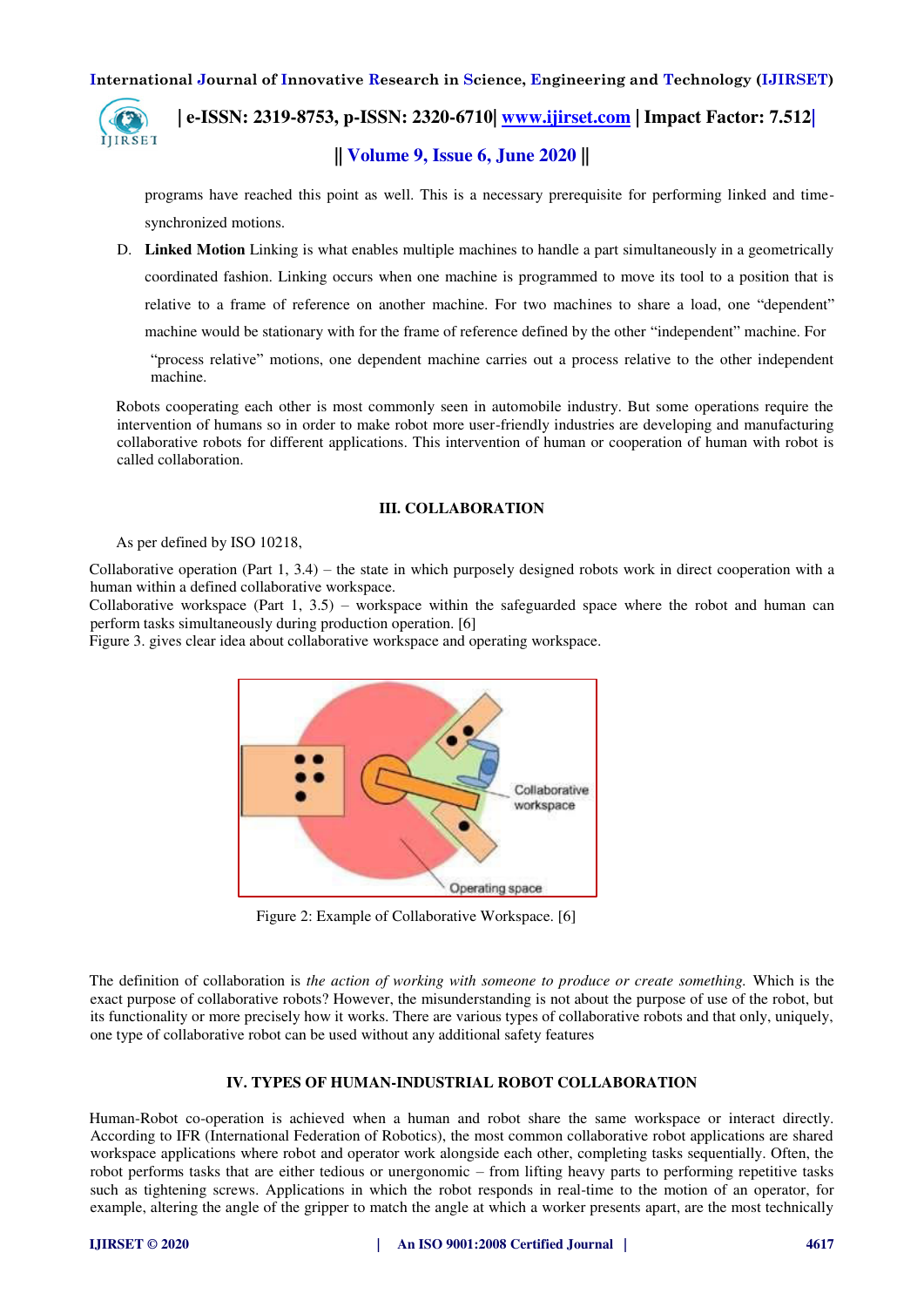

 **| e-ISSN: 2319-8753, p-ISSN: 2320-6710| [www.ijirset.com](http://www.ijirset.com/) | Impact Factor: 7.512|**

**|| Volume 9, Issue 6, June 2020 ||** 

challenging. Figure 3. shows types of collaboration with industrial robots. Since the robot needs to adjust to the motion of the operator, its movements are not completely predictable and therefore the end-user must be sure that the full parameters of its potential scope of motion meet safety requirements. Examples of responsive collaboration in industrial settings are unlikely to appear soon in most manufacturing sectors, which rely on precision and repeatability to achieve productivity gain.



*Figure 3: Types of Human-Industrial Robot Collaboration* [7]

With collaborative robots, manufacturing companies will see:

- An increased rate in their production rate
- No errors that are otherwise seen in their human counterparts
- An improved work quality with high-level uniformity, and a reduction in wastage.

# **V. INDUSTRIAL MANUFACTURES OF COLLABORATIVE**

Different manufactures of Collaborative Welding Robot are as follows:-

- Universal Robots
- Fanuc
- Kawasaki Robotics
- Yaskawa
- ABB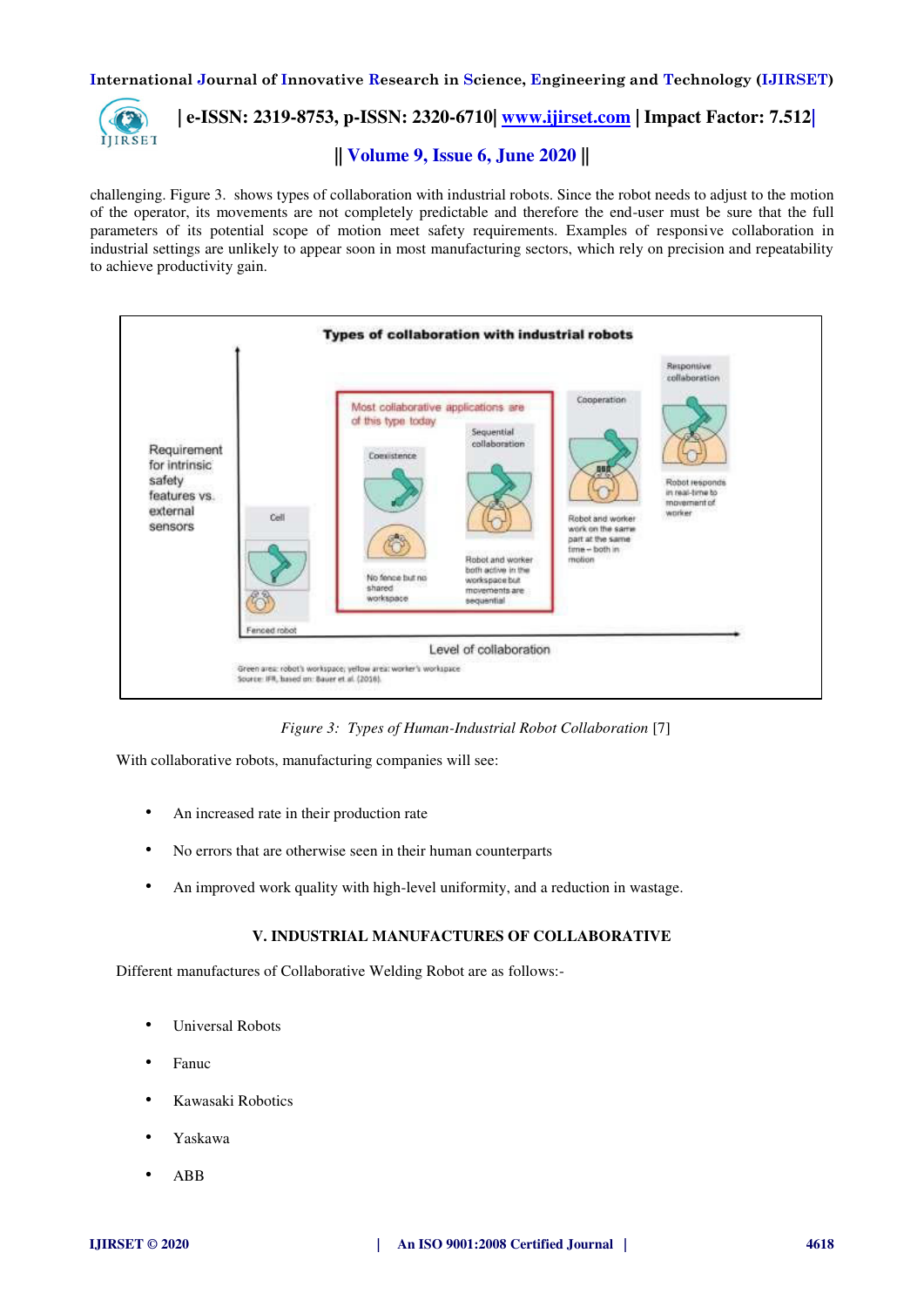

 **| e-ISSN: 2319-8753, p-ISSN: 2320-6710| [www.ijirset.com](http://www.ijirset.com/) | Impact Factor: 7.512| || Volume 9, Issue 6, June 2020 ||** 

- Scott Automation
- KUKA

# **VI. COLLABORATIVE ARC WELDING ROBOT**

Collaborative Robotic Arc Welding uses a consumable wire electrode (i.e., in MIG welding) with an automatic wire feeder, welding with non-consumable tungsten electrodes with shielding gas (i.e., in TIG welding) is also in use. In Arc Welding, the robot uses the welding gun as a tool. Consumable electrode, which provides the filler material, is in the form of a wire (coiled on a drum) of the same composition as thematerial to be welded.The wire is automatically fed by a motor with the adjustable speed at a present rate that is determined by the arc voltage. The wire feed increases with an increase in the voltage applied between the work and the electrode. This voltage can be monitored and used to maintain a constant arc length by varying the speed of the motor which feeds the wire. To keep the electrode cooler and permit higher currents to be used, the shielding gas flows in a tube along the electrode. The tube is terminated in a nozzle at the end of the gun from which the gas flows into the arc region. Welding robotic systems sometimes use water-cooler guns.



Figure 5: FANUC ARC Mate 100iD Arc Welding Robot

# **VII. COLLABORATIVE MIG WELDING ROBOT**

The Collaborative Robot Welding developed by **ARC Specialties Inc. and Universal Robots** is a cobot-assisted, interactive welding system that can be deployed easily and flexibly in existing, manual welding booths, eliminating the need for costly new robotic cells. The welding system integrated with the UR robot is comprised of a Profax wire feeder and water-cooled torch enabling welds up to 600 amps, with torch bracket, all cables and hose packages included. The simplified programming is enabled through direct software integration into Universal Robots own programming environment through the, that will allow users to program advanced settings directly on the teach pendant that comes with the UR robot. Settings include features such as wire feed speed and burn back time, gas flow time, and crater fill time with instant feedback on welding volts and amps. [10]

#### **VIII. CASE STUDY OF ROBOT PROGRAMMING TIME**

Both humans and robots have some advantages regarding the specific tasks they can accomplish. While robots are superior at repetitive and simple tasks, humans are better suited for variable and complex operations, which are hard to be programmed in advance. Taking advantage of both factors employing human robot collaboration may reduce the total production time even in small batch production. We divided all manufacturing tasks into two kinds: the tasks which are easy to program and the ones whose programming is complicated. The time of programming is approximately proportional to the number of key points of the robot trajectory that must be recorded, thus the programming time of the easily programmable tasks is much shorter than the time required for complicated tasks. In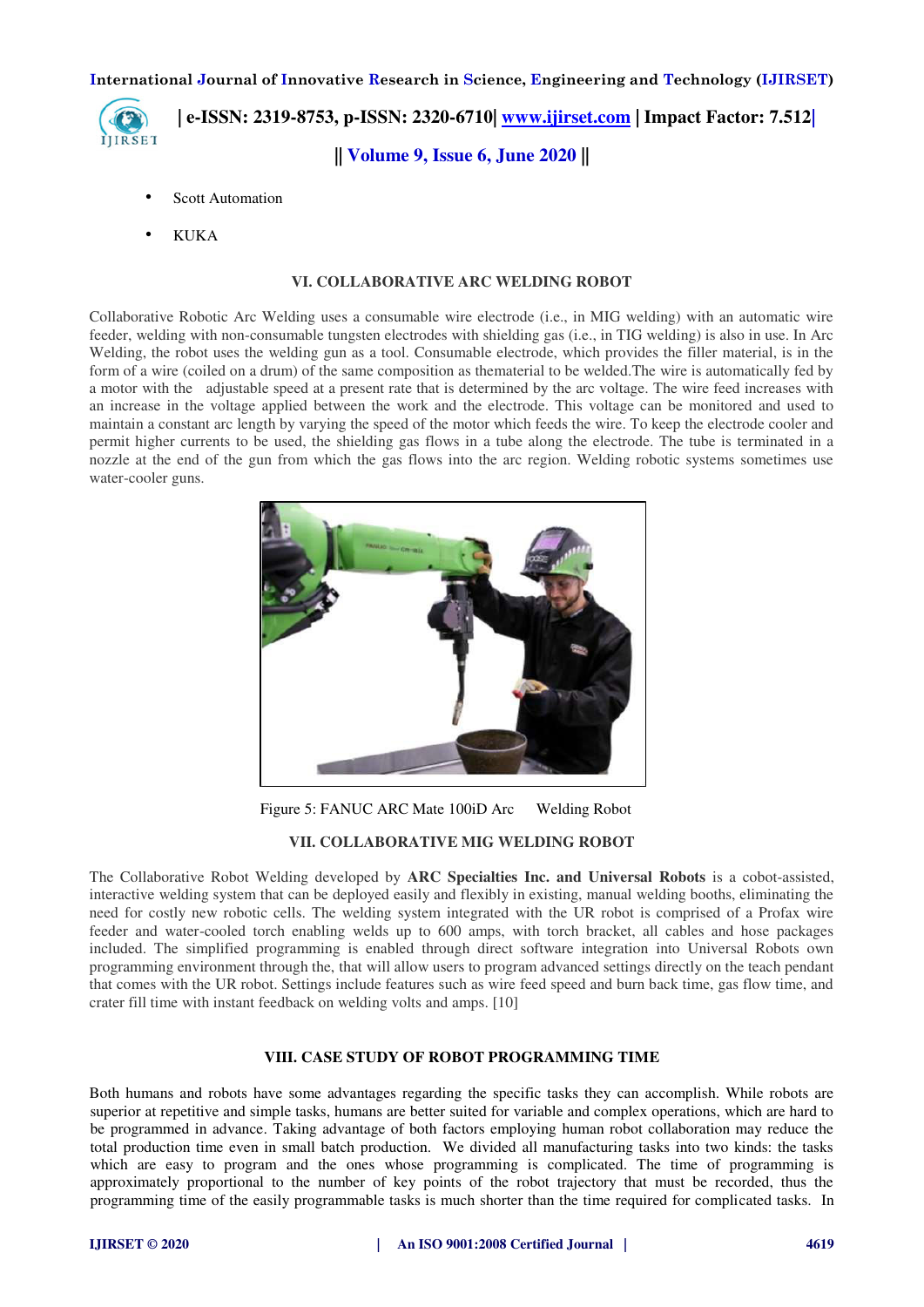

# **| e-ISSN: 2319-8753, p-ISSN: 2320-6710| [www.ijirset.com](http://www.ijirset.com/) | Impact Factor: 7.512|**

# **|| Volume 9, Issue 6, June 2020 ||**

the same time, the complexity of the programming does not reflect the complexity of the manual execution. Sometimes, for humans, executing tasks that are easy to program can be difficult, while executing tasks that are complicated programmable can be easier (e.g., for a human worker it is more difficult to perform welding along a straight line than along a curved line). By considering these considerations, it is possible to find an optimal assignment of tasks to robotic and human workers. Let's consider three different scenarios of process execution: (i) fully automatic, where all tasks are entirely executed by a robot, (ii) fully manual, where all tasks are executed by a human worker, and (iii) collaborative, where some tasks are executed by a robot and some task by a human. Figure 8. graphically shows the differences between programming time and execution times for the three scenarios. In the fully automatic scenario, both easily programmable tasks (A) and complicated programming tasks (B) are executed by a robot. On the one hand, this implies a long programming time required before the batch execution can begin. On the other hand, we may expect that task execution times are as short as possible, so the cycle time is minimized. Fully automated execution also allows eliminating non-value adding operations, which are unavoidable in manual production. This scenario is the most efficient for large batch sizes, where the programming time is negligible for the batch execution time.



#### • *Figure 8: Comparison of programming and working times* [7]

In the fully manual scenario, no programming is required, but the cycle time is higher than for the robot. Thus, in small batch production, this scenario can be more efficient, because there is no time spent up-front. The collaborative scenario exploits the paradigm of assigning easily programmable tasks to the robot and the other tasks to the human operator. In this way, the programming time is noticeably reduced for the fully automated scenario. While the cycle time is increased for the fully automatic procedure, it should still be shorter than in the fully manual scenario. This scenario is the most efficient for intermediate batch sizes, depending on the programming and cycle time. In this discussion, we have implicitly assumed that the setup and programming times are dominated by programming. However, even in scenarios where setup time is not negligible, setup tends to be more complex for fully automated tasks because it may require designing and producing auxiliary equipment and developing new automation procedures. For the sake of simplicity, the analysis is focused on the case where the programming time dominates, and the setup is trivial.

# IX. **FUTURE DEVELOPMENTS**

The market for collaborative robots is still in its infancy. Manufacturing companies and customers are still gaining experience in what works and don't in the design and implementation of collaborative applications. Technology developments in sensors and grippers hold promise for expanding the range of actions that the robot end-effector can perform. Programming interfaces will continue to become more intuitive, not just for Cobots, but also for traditional industrial robots.